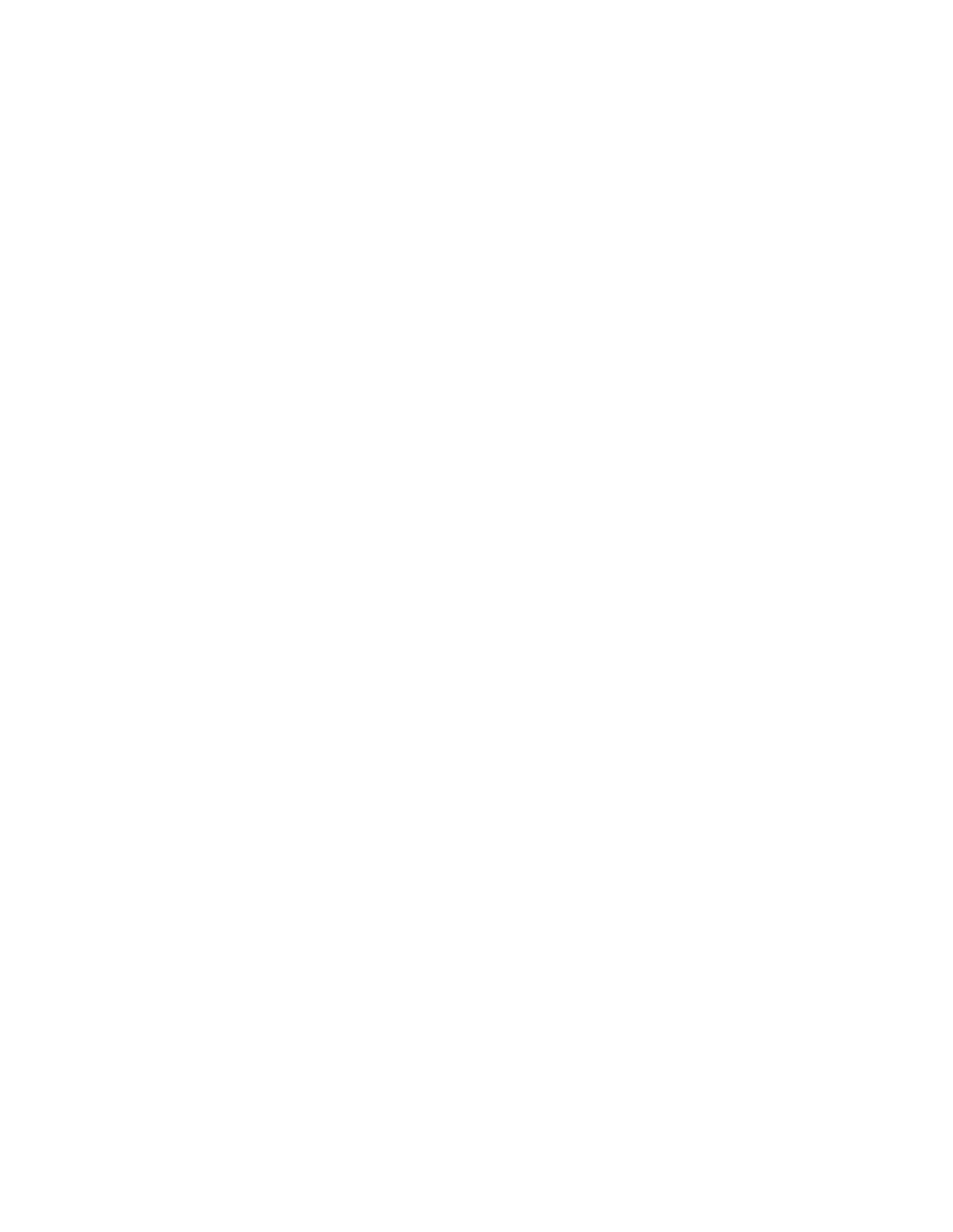# **Table of Contents**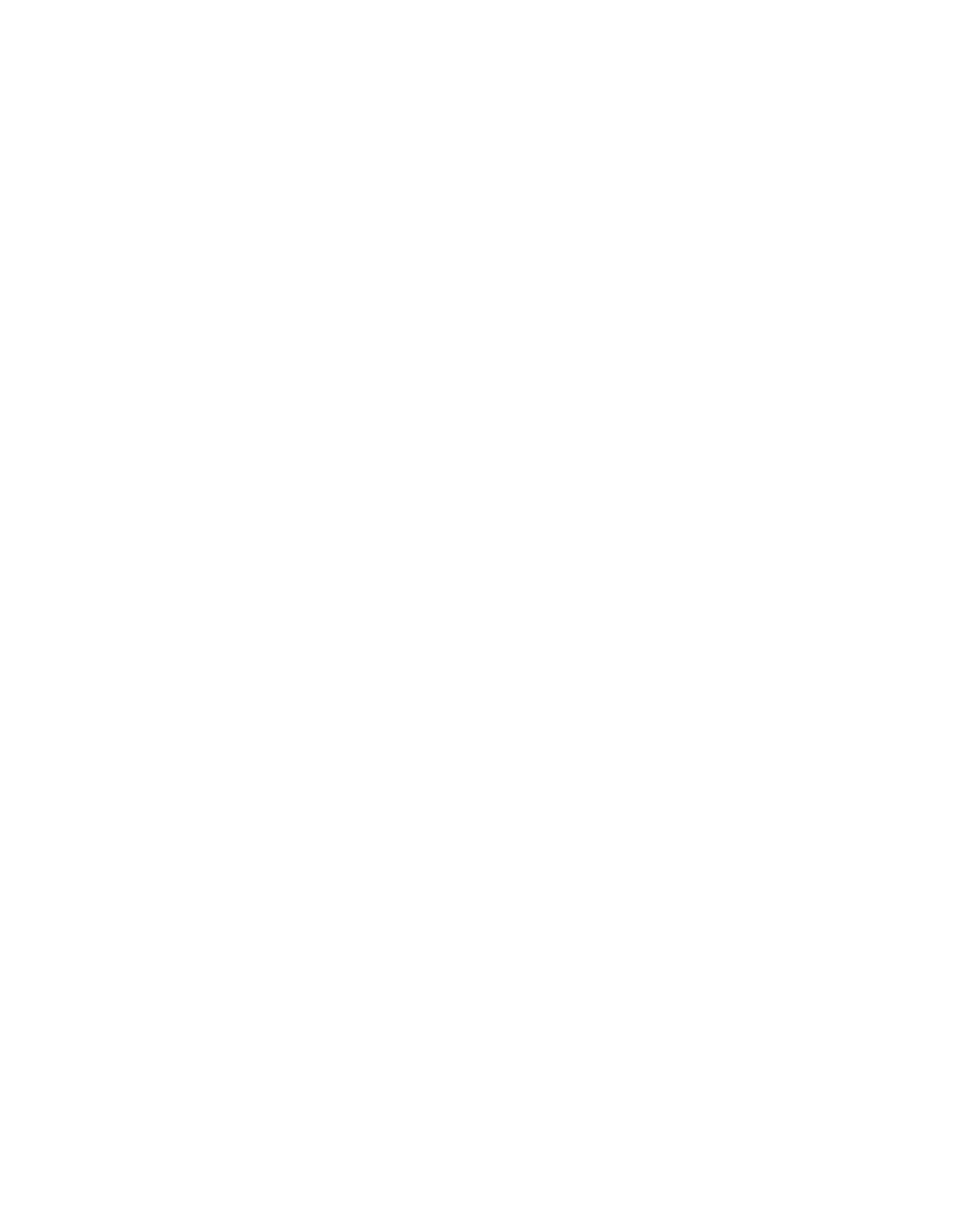# **A. Introduction**

The purpose of this document is to give the reader a general overview of the input-output (IO) tables produced by Statistics Canada – what the tables look like, the information found in the tables, and how the tables are inter-related – and how the tables are used in the Bureau of Statistics' IO model. The document provides a very simplified and brief description of the Northwest Territories IO model, its uses and limitations, along with an appendix of frequently used terms.

# **B. Overview of the NWT Input-Output Model**

The NWT Bureau of Statistics has maintained an input-output (IO) model since the early 1990's. The model is based on the same structure employed by Statistics Canada<sup>1</sup>, and is updated periodically by the Bureau of Statistics using data from Statistics Canada. Starting in 1996, Statistics Canada began releasing updated IO information on an annual basis. The most recent release in November 2005 provided preliminary 2002 IO information.

The Bureau of Statistics' IO model is a structural model of the NWT economy. The core of the IO model is a set of three tables (Input, Output and Final Demand) that present the most detailed accounting of the NWT economy available. The tables together detail the supply and disposition of individual commodities, the commodity composition of the output of industries, and the complete costs of production of NWT industries. The tables comprise detailed information obtained from Statistics Canada's surveys of establishments and enterprises, and from administrative data sources. In essence, the input-output tables provide a snapshot of the complete economy and all of its industrial interconnections at a specific point in time.

IO tables are produced at various levels of aggregation: The least detailed set of tables are presented at the small level (s-level) of aggregation, representing 25 industries and 57 commodities. The most detailed aggregation is the worksheet level (w-level), which represents 300 industries and 727 commodities. The worksheet level IO information is shared with the NWT Bureau of Statistics by Statistics Canada under strict data-sharing provisions to protect confidentiality, and is the information used in the NWT IO model.

# **C. Model Structure**

As indicated, at the core of the IO model is a set of three tables, or matrixes, that together detail the supply and disposition of individual commodities. Discussion of the IO tables from here on will reference the w-level of aggregation.

# **Commodities**

The 727 commodities are common to all three IO tables. The last eight commodities (720-727) are referred to as primary commodities, or primary factors. These eight primaries are: subsidies on products, indirect taxes on products, subsidies on production, indirect taxes on production, wages and salaries, supplementary labour income, mixed income and other operating surplus.

 $1$  For a detailed description of IO model structural specifications, see Statistics Canada Technical Series [publication] #18-E: *Specification of Parameters for the National Input-Output Model*, December 1991.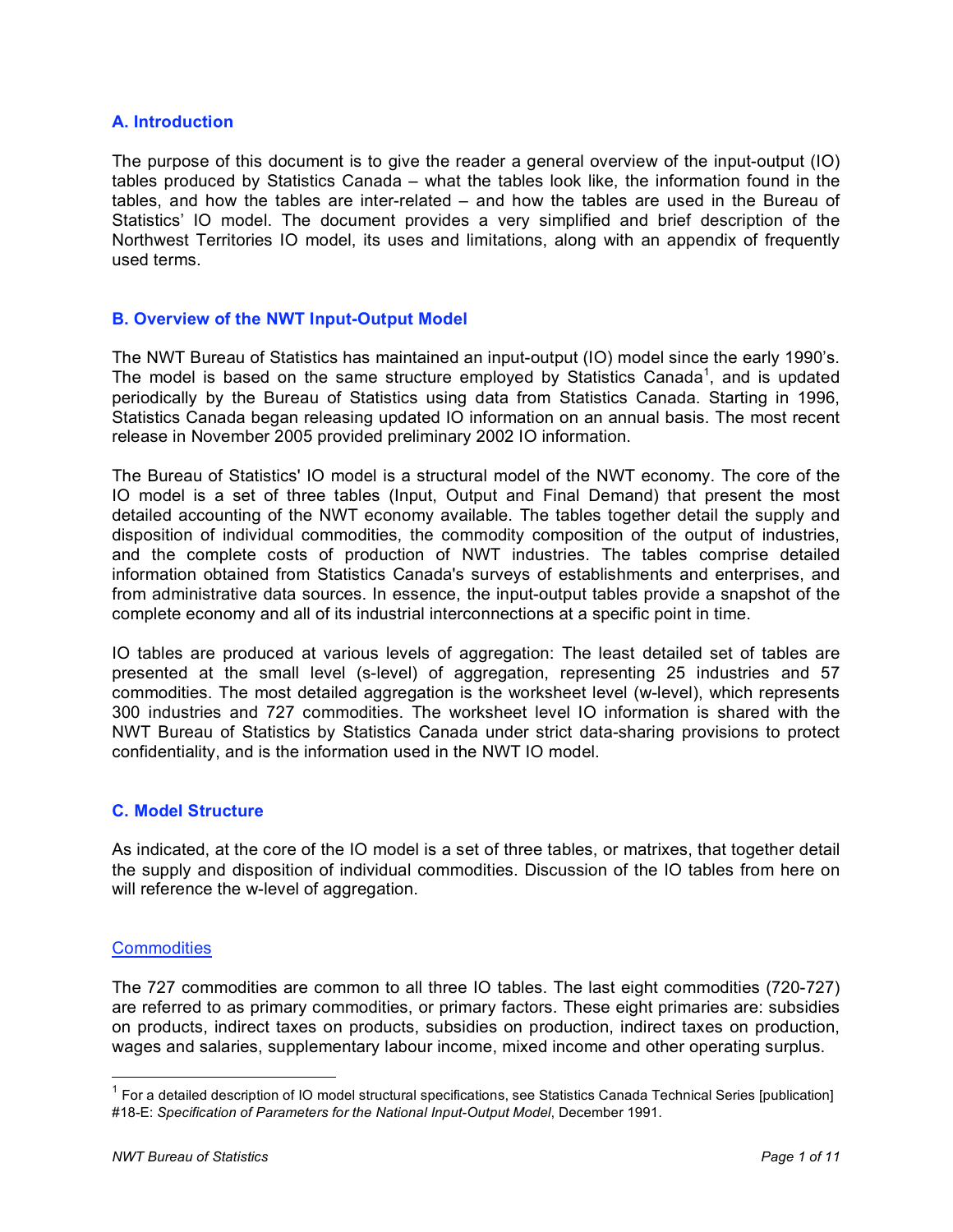The commodity detail in the IO tables represents both goods and services, represented in dollars, valued at what is referred to as producer price.

#### *Producer Price Measurement*

The IO tables present industry and commodity information in terms of dollars, and in terms of producer prices. The use of dollars is much simpler than the use of a multitude of unit measurements that would otherwise be necessary. Values in the IO tables are represented at producers' prices, which is equivalent to the sales price at the 'factory gate' (i.e., where the commodity is produced, or manufactured). The use of producers' price valuation means that the actual price paid by an industry for an intermediate input can be disaggregated into its constituent parts – the producers' price for the commodity, any transportation/distribution costs, wholesale and retail mark-ups, and indirect taxes levied on the commodity after the producers' final stage of processing.

Figure 1 presents a stylized example of how the various margins and taxes are added to producer price to yield other economic price measures.





Figure 1 shows how successive "handlers" of a commodity impact the commodity price. For example, the cost of transporting the commodity from the factory to the wholesaler is added to the price, the wholesale mark-up is added when the commodity is transferred to the retailer, and the retail mark-up and taxes are added when the consumer purchases the product.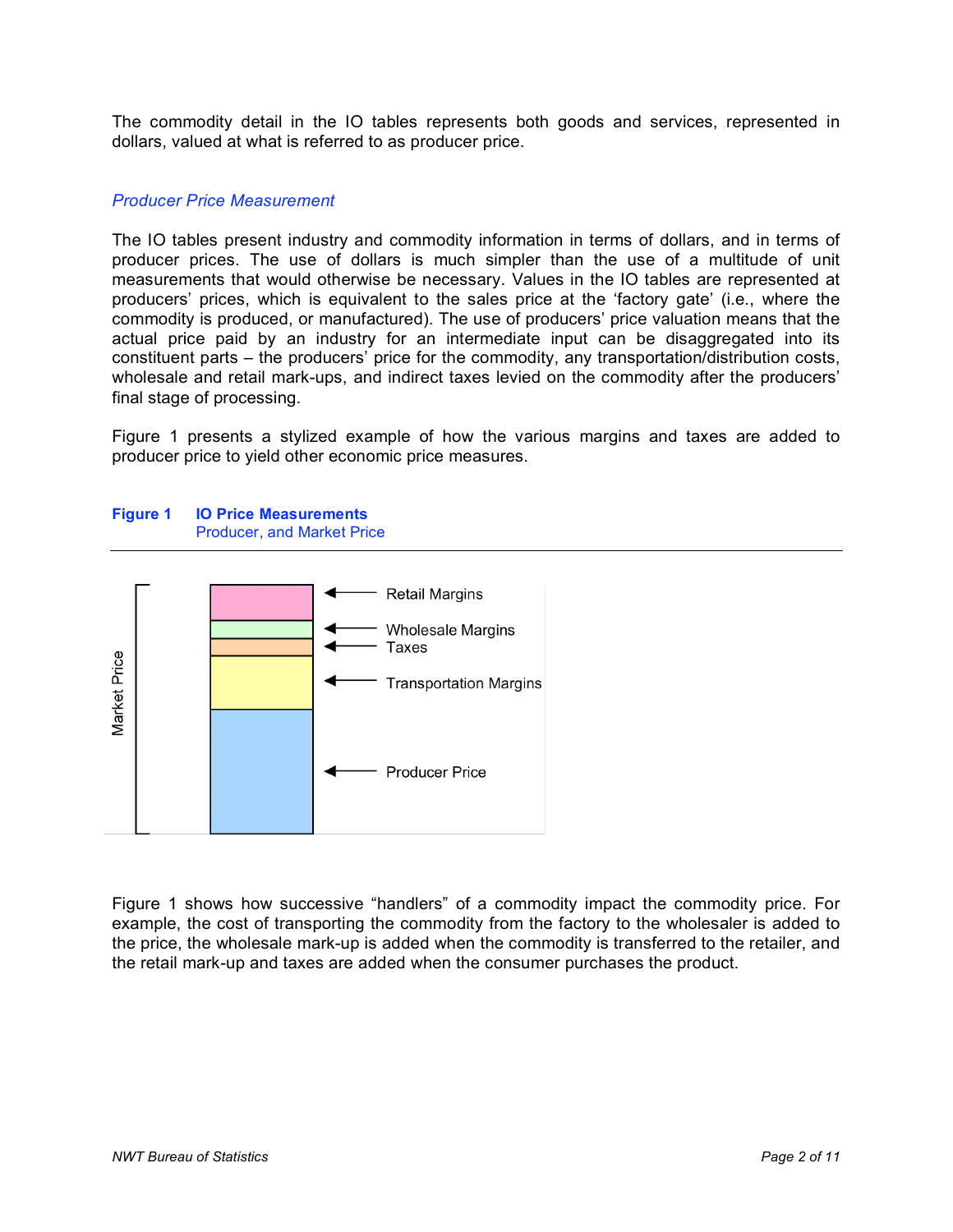# **Input and Output Tables**

The industry and commodity dimensions of both the input and output tables are exactly the same - 727 commodities and 300 industries - although approximately only 120 industries are currently represented in the NWT economy.<sup>2</sup>

The output table details which of the 727 commodities that each of the 300 industries produce. Industry output is largely confined to a single commodity, or small group of commodities  $-$  e.g., as one would expect the output of the diamond industry is only diamonds, while for the forestry and logging industry, output comprises several commodities: logs (which accounts for 88% of total output); poles, pilings, bolts, etc.; pulpwood; fuel wood & other crude wood; and custom forestry. However, primary factors in the output table are all zero, as none of the primaries (e.g., wages and salaries) are produced by industries.

## **Figure 2 Output table** 300 Industries x 727 Commodities



The input table details, for each industry, the commodity inputs used by that industry to generate its output. The input table, while structured exactly as the output table, is markedly different in content and use because the input table:

- 1. Uses many commodity inputs to generate outputs e.g., in the IO framework, the diamond industry uses 56 (of the 719 non-primary commodities) as inputs in the production of diamonds. Some of these inputs include: mining machinery; diesel oil; explosives; retail and wholesale margins; and accounting and legal services.
- 2. Makes use of the primary factors as inputs in the production process e.g., the diamond mining industry uses wages and salaries as an input in producing its output: diamonds.
- 3. Gross Domestic Product (GDP) for an industry can be calculated from the input table.

 $\overline{a}$ 

<sup>2</sup> For a detailed description of IO table structure and content, see Statistics Canada catalogue no. 15-201-XIE: *The Input-Output Structure of the Canadian Economy*, April 2003.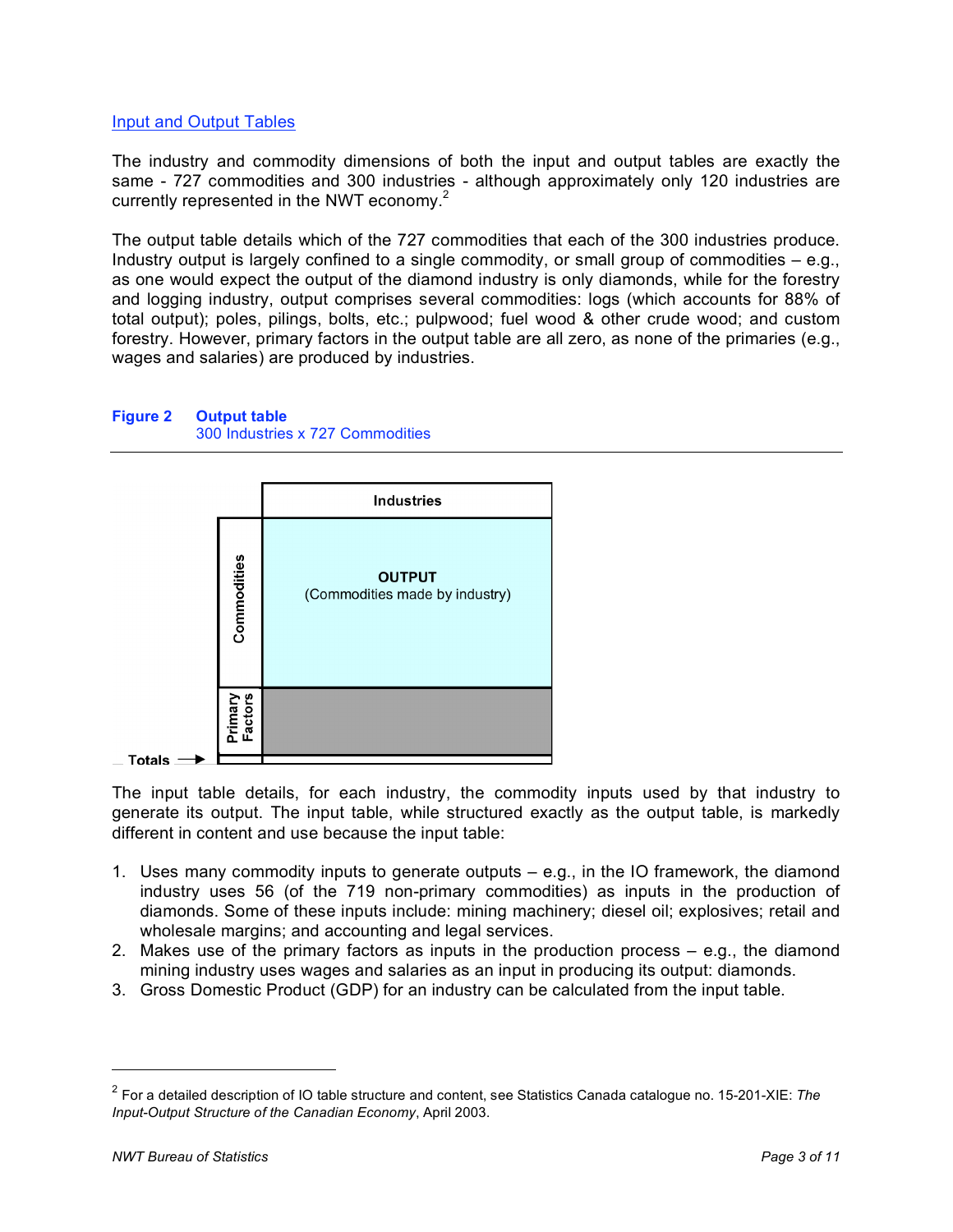

As mentioned above, GDP for a specific industry, or for all industries, can be measured using information from the input table, specifically the eight primary commodities. As demonstrated in figure 4, various measures of GDP for an industry can be estimated depending upon which of the primary commodities is included in the sum.

#### **Figure 4 GDP Calculations from Primary Commodities** Factor Cost, Basic Price, and Market Price



For example, factor cost valuation excludes all taxes and subsidies, while the basic price valuation includes only taxes and subsidies on production. The market price valuation includes all taxes and subsidies.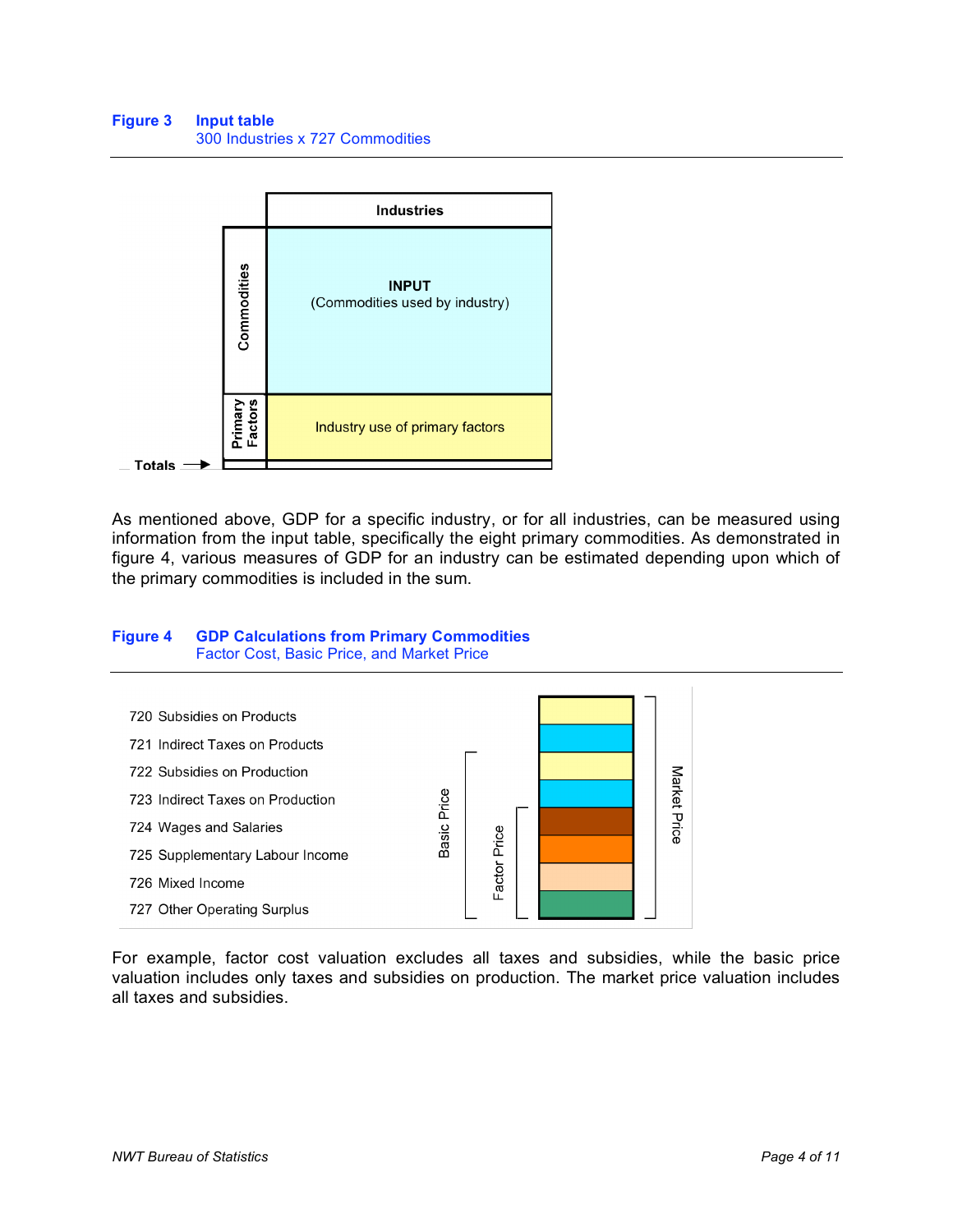# Final Demand Table

The final demand table, unlike the input and output tables, is made up of final demand sectors rather than industries. There are 170 final demand sectors that correspond to the following six aggregate groupings: personal, government, investment, inventory, export and imports. These six groupings will be familiar to anyone who has taken an introductory economics course, as the these individual component can be used to determine expenditure-basis GDP:

PE + GE + I + INV +(X - M) = GDP

The final demand table only factors into the workings of the IO model in determining induced impacts. However, the final demand table is key in determining GDP across both income and expenditure approaches.



#### **Figure 5 Final Demand Table** 170 Sectors x 727 Commodities

# IO Table Inter-Relationships

There are a number of inter-relationships among the three IO tables that are interesting and useful for analytical purposes. These relationships are stylistically represented and summarized in figure 6.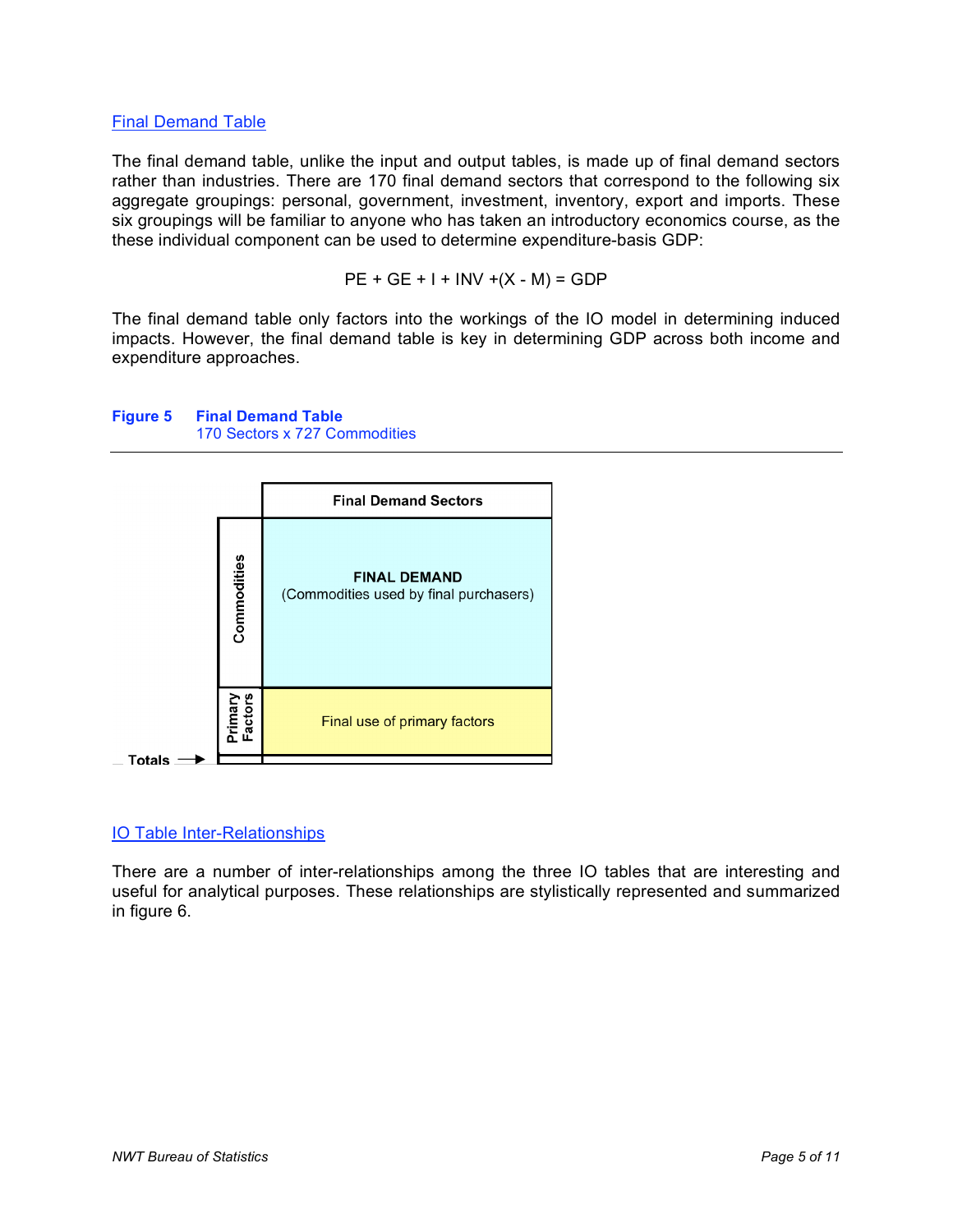# **Figure 6 IO Table Relationships**

GDP, and Gross Inputs and Outputs



A few of the key relationships among the three IO tables are:

- 1. Gross industry output is equal to gross industry input. Specifically, if the diamond mining industry outputs \$2 billion in diamonds, total inputs for the industry must therefore be \$2 billion. [Purple]
- 2. Gross output of commodities is equal to the sum of commodities used as inputs and commodities used by final purchasers. Specifically, if industries use \$100 million in mineral fuels (a commodity) as input to production, and \$100 million of mineral fuels is consumed as final purchases, the gross output of mineral fuels is \$200 million. [Green]
- 3. The sum of total industry use of primary factors, and total final demand use of primary factors equals GDP measured on an income-basis. [Yellow]
- 4. The sum of total final demand for all commodities (including primary factors) across all sectors equals GDP measured on an expenditure-basis. [Blue]
- 5. GDP income-based equals GDP expenditure-based.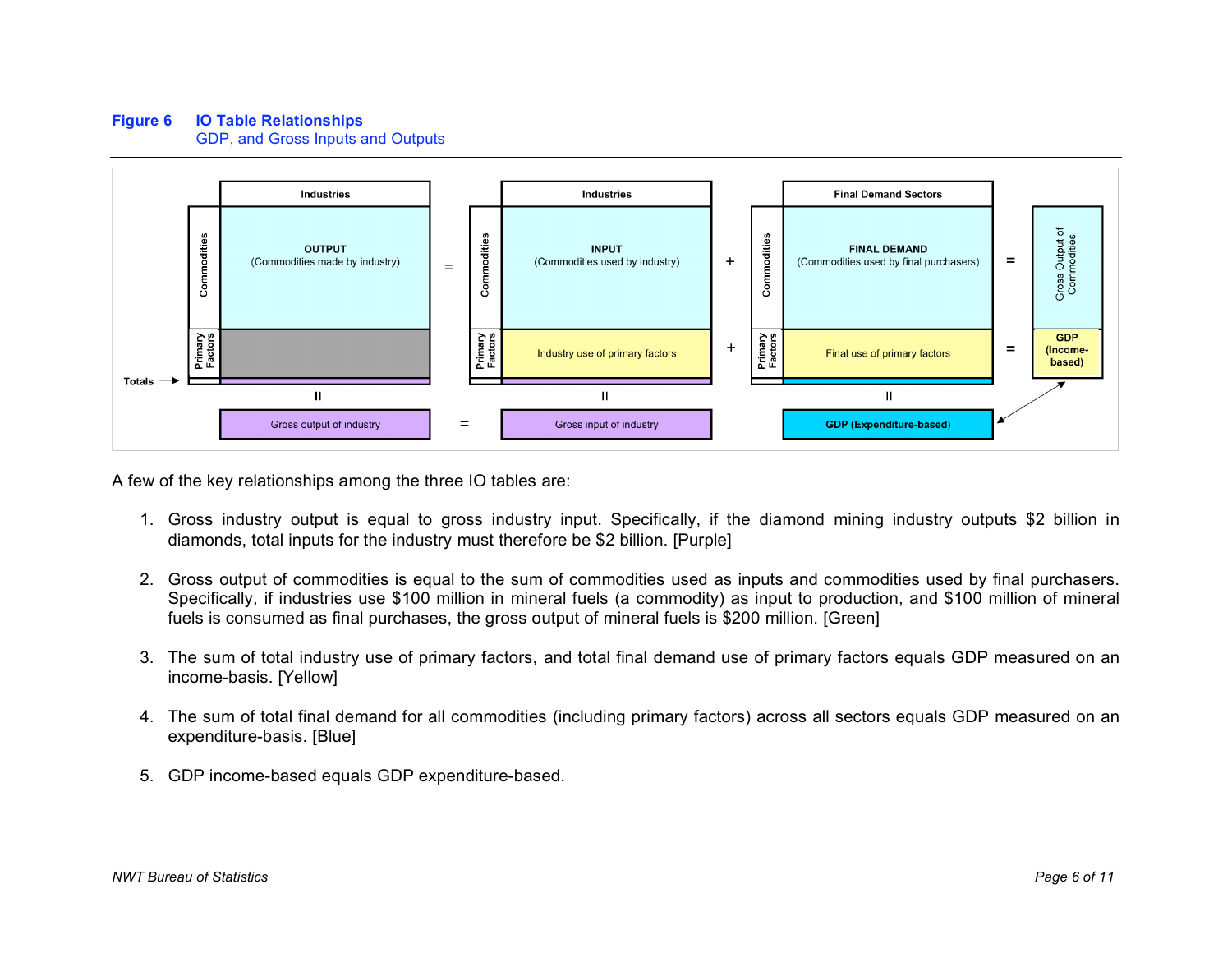# Mathematical Structure

Understanding how the IO tables are manipulated in the IO model requires an understanding of linear programming (i.e., matrix multiplication). Basically, the input and output tables are manipulated via matrix multiplication to derive what is termed an 'impact matrix'. The basic equation underlying the derivation of the impact matrix<sup>3</sup> is:

$$
[I - D(I - \mu - \beta)B]^{-1}D
$$

Where:

- $D =$  matrix of coefficients derived from the output table for each commodity (row) in the output matrix, each of the 300 cells is divided by the total output of the commodity.
- $B =$  matrix if technical coefficients derived from the input table  $-$  for each industry (column) in the input matrix, each of the 727 cells is divided by the total output of the industry.
- $I =$  an Identity matrix; a matrix where the diagonal elements (starting from the top left corner and moving down and to the right) are equal to 1, and the off-diagonal elements are equal to 0.
- $\mu$  = diagonal matrix of coefficients derived from imports as a ratio of use for each commodity, total imports is divided by the total use of commodities as: (i) intermediate inputs in production; and (ii) final demand consumption. This represents the ratio of imports relative to total commodity use.
- $β = diagonal matrix of coefficients derived from inventory withdrawals as a ratio of use –\n $β = diag of the image.$$ for each commodity, total inventory withdrawals is divided by the total use of commodities as: (i) intermediate inputs in production; and (ii) final demand consumption. This represents the ratio of inventory withdrawals relative to total commodity use.

The coefficients  $\mu$  and  $\beta$  are calculated as withdrawals from production to ensure modelled production estimates are not overstated. Since some production inputs and some final demand consumption is satisfied by commodities supplied from outside the economy, this needs to be taken into consideration when demand shocks are run through the Io model.

 $-1$  = symbol indicating the inverse of the components in parentheses.

This equation is expanded upon in the NWT and Statistics Canada IO models to capture the full impact of "leakages" from the economy. Typical leakages included in the above equation include imports (which are a leakage because imports originate outside the NWT), or inventories (goods produced, but not used, and stored in inventory). It is the impact matrix that is at the heart of the IO model. The impact matrix, based on the w-level IO tables, is an industryby-industry matrix that measures 300 by 300, that captures all the inter-industry relationships.

The complexities inherent in the NWT IO model are too numerous and technical to present in an overview. For a full detailing of the mathematical structure of the NWT or Statistics Canada IO models, document references have been included throughout for the interested reader to pursue.

<sup>&</sup>lt;sup>3</sup> The Input-Output Structure of the Canadian Economy 1961-1981, Catalogue 15-510, Statistics Canada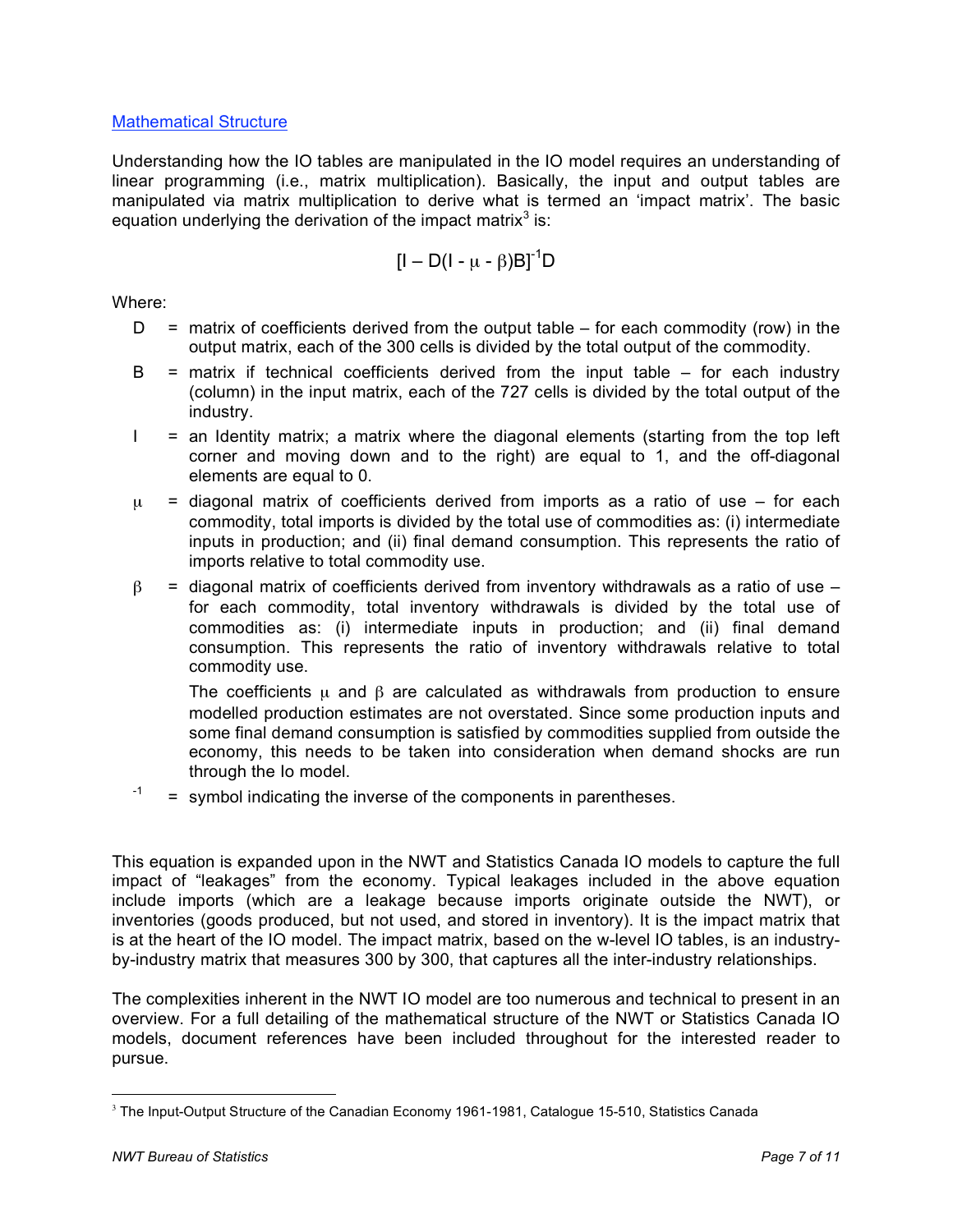# **D. Model Utility**

With a cursory understanding of the tables and mathematics that make up the IO model, it is also important to dwell on the uses and limitations of IO analysis.

#### Purpose and Uses

The purpose of an IO model is to estimate the total economic impact of a project, or economic shock, by presenting estimates of direct, indirect and induced impacts associated with the project or shock. Based on the observed inter-connection between industries in the economy, the multiplying of demand is traced through these industrial linkages to yield a set of aggregate impacts.

One of the most common uses of the IO model is to simulate the impact of a demand shock on the economy – shock, meaning any change or departure from the status quo. Any increase in consumption of goods and services will generate direct, indirect and induced economic production.

# Limitations of the Input-Output Model

Although the input-output model can be a very useful tool in the decision making process, users should be aware of the limitations of input-output analysis. Some of the limitations that should be taken into consideration when using IO models are:

- 1. Technical coefficients (the B matrix described in section C) are assumed to be fixed: that is, the amount of each input necessary to produce one unit of each output is constant. The amount of input purchased by a sector is determined solely on the level of output. No consideration is made to price effects, substitution, changing technology or economies of scale.
- 2. It is assumed that there are no constraints on resources; supply is infinite and perfectly elastic (elasticity is an economic measure of responsiveness – being characterized as perfectly elastic implies a very high level of responsiveness, while inelasticity is non responsive).
- 3. It is assumed that all local employment resources are efficiently used and at full capacity, there is no underemployment of resources.
- 4. IO models are flow models; stocks are not explicitly represented, which implicitly assumes that goods can be produced without additions to capital stock.
- 5. The industrial structure and linkages of the represented economy are based on information that lags the current economy - typically a 3 to 4 year lag in Canada.

When estimating economic impacts, it is preferable to use economic multipliers to make relative, rather than absolute, comparisons. Economic multiplier analysis is more properly used to determine which of several activities would have the largest economic impact rather than to estimate the absolute level of economic impact for a single activity. Where economic multipliers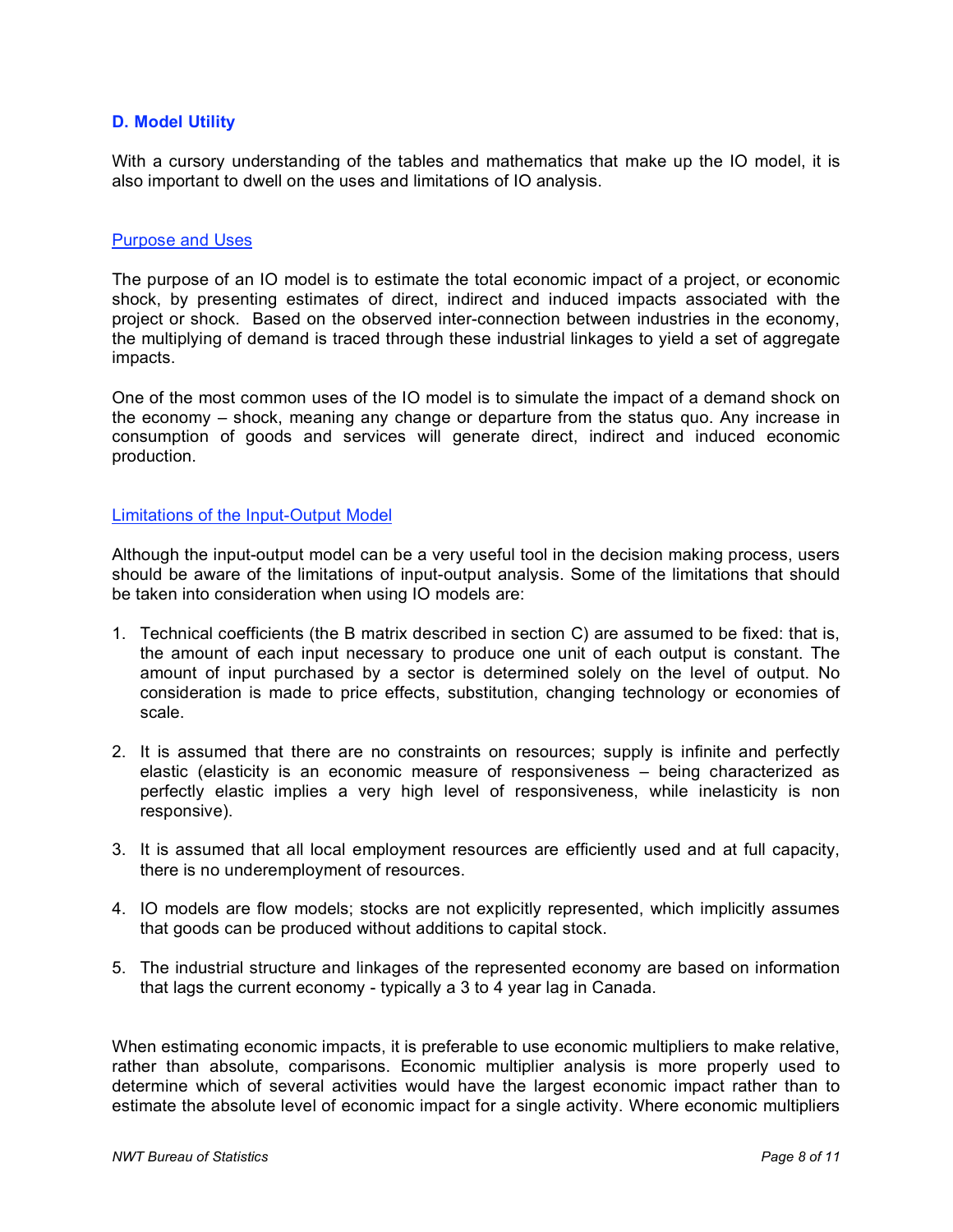are used to estimate the impacts of a single activity, the results should be treated as general estimates only, indicating the order of magnitude of the impacts rather than exact levels.

# The Open and Closed Models

The open version of the Bureau of Statistics' input-output model provides estimates of direct and indirect economic effects on the territorial economy. Direct effects are the first round of impacts resulting from an economic shock, the impact on those industries that expand production to satisfy the increased demand for a commodity. Indirect impacts result from backwards linkages in the economy, when the firms producing the commodity purchase additional inputs from other firms.

For the closed version of the input-output model, along with direct and indirect impacts, induced impacts are also estimated. Induced impacts result from the spending of increased household income that results from the change in economic activity. To derive induced impacts, the household sector is treated as a production sector. Here, the input for the household sector is consumer expenditure on goods and services while its output is labour income, which comprises wages and salaries, supplementary labour income and mixed income. It is assumed that households spend their incomes on consumer goods and services after withdrawing a portion of earnings for savings and taxes. Closing an input-output model to households in this manner serves to increase the interdependence within the system and results in higher impacts on the variables of the model compared to those in the open version.

Closed model, or induced, results are sometimes criticized for the potential to introduce bias, or the potential for overstatement in assessing economic impacts. Care must be taken when interpreting closed model results.

# *Closed Model: Examples of Bias and Overstatement*

First, consider the case where two projects have the same purchased inputs and the same level of direct GDP, but where one project has a higher proportion of labour income and the other a higher proportion of other operating surplus (e.g., corporate profits). In this case, the closed model will estimate a larger economic impact for the project with the higher proportion of labour income. This particular result occurs because the model has been closed to the household spending, but not to profits, and the induced impacts predicted by the model are related to the level of household income rather than profits (the model assumes that profits are not reinvested in the NWT). Therefore, caution should be used when interpreting closed model results because of this potential bias.

Second, to generate induced impacts associated with the operation of a new diamond mine is appropriate since a new mine expands economic activity and injects new labour income (increasing household income) into the economy. However, there are circumstances where modeling the full induced impact of an activity will lead to an overstatement of impacts. In the NWT, for example, where some mine workers are non-residents (e.g., fly-in/fly-out workers), it is incorrect to assume that the labour income of these workers has an induced impact on the NWT.

In part because of these reasons, Statistics Canada does not close the national or interprovincial IO models and does not produce closed multipliers. The Bureau of Statistics, while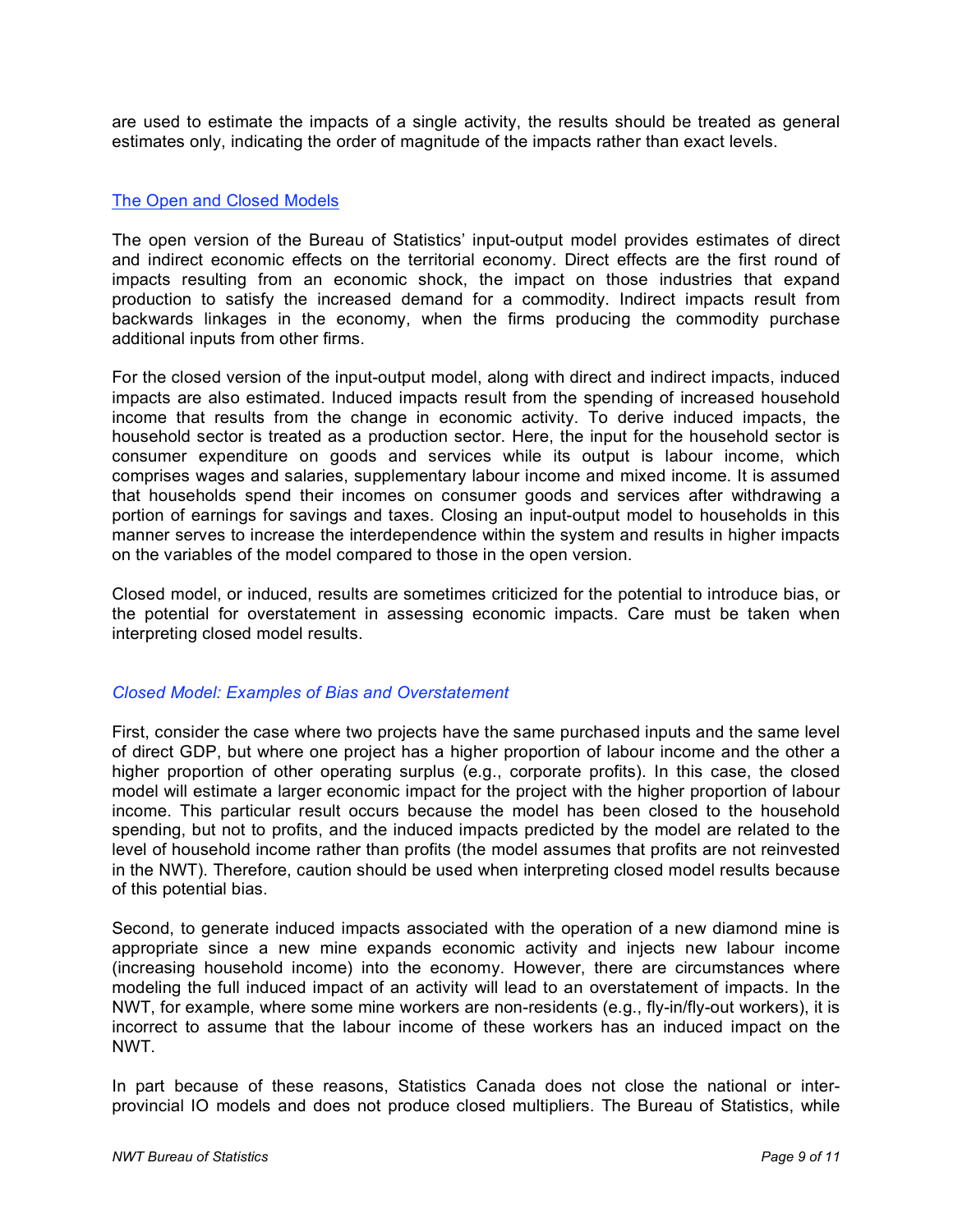recognizing the potential for bias and the overstatement of impacts, also acknowledges the need to estimate induced impacts and therefore closes the NWT model.

# **E. IO Model Outputs**

One of the standard outputs from most IO models is a set of industry multipliers. Multipliers allow convenient, non-technical access to a standard set of industry impact information without having to actually use, or even understand, the IO model. Industry multipliers are most commonly used to estimate the economic impacts associated with establishing a new firm in a particular industry or with the expansion, contraction or closure of existing firms.

The Bureau of statistics annually produces a table on industry multipliers based on the latest available set of input-output tables. For additional information and access to the multipliers, see publication *NWT Economic Multipliers: Overview and Results* on the Bureau of Statistics' website at www.stats.gov.nt.ca/statinfo/economic.html